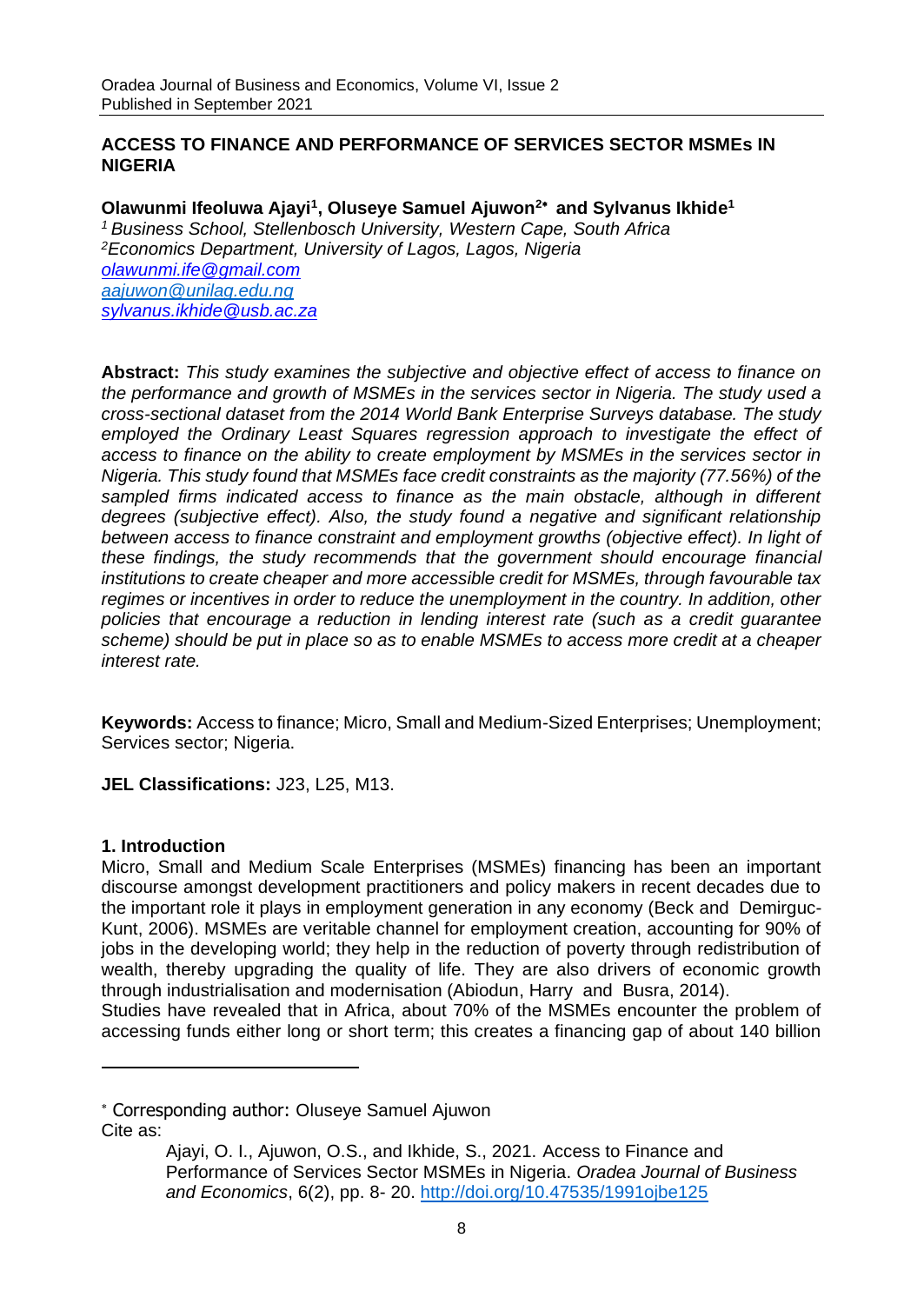USD in the continent. The lack of adequate and timely access to finance was revealed to be a hindrance to the good performance of MSMEs in the developing countries (Ajuwon, Ikhide and Akotey, 2017). The success and growth of MSMEs depends on their ability to overcome credit constraints and commits greater investments, which all dependent on easy access to finance.

Agboli and Ukaegbu (2006) found that about 47% of firms in Nigeria have difficulties in accessing finance, and was a major bottleneck preventing them from being profitable in a study sponsored by the United Nations Industrial Development Organization (UNIDO). A study was also carried out in 2014 by EDC-KPMG where access to finance among other hurdles, was one of the main factors restraining the performance of MSMEs in Nigeria. It was estimated that finance contributes about 25% to the success of MSMEs in Nigeria and that more than 70% of funds available to MSMEs are from the informal finance sector (Quartey, Turkson, Abor, and Iddrisu 2017). The objective of this study is to determine the impact of access to finance on MSMEs performance and growth in the services sector of the Nigerian economy. This study will also add to the growing literature on what determines the growth and performance of MSMEs. This study is also narrowing the focus, by just looking at only the services sector to move from aggregate to the specific. All sectors are important but this study focuses on the services sector because it has a high employment growth rate, and Nigeria is faced with high level of unemployment that needs urgent attention.

This paper is structured into 5 sections. Section one is the introduction, while section two is the literature review. Methodology employed is contained in section three. Section four is the result analysis, while section five concludes the study with summary of findings and policy recommendations.

## **2. Literature Review**

# **2.1. Conceptual Review**

There are so many definitions of small businesses but these definitions are usually structured along number of employees, the capital base of the establishment and the rate of turnover or sales per a period of time which is usually a year. According to Small and Medium Enterprises Development Agency of Nigeria (SMEDAN), any business enterprise employing less than 10 workers and has an asset base of not up to  $\mu$ 5 million is referred to as a micro enterprise. For small scale enterprises, the employment base should be between 10 and 49 with an asset base of between N5 million and N50 million. Medium scale enterprises are those that employ between 50 and 199 workers, with an asset base of over N50 million but less than N500 million. However, the assets admitted for these classifications exclude land and buildings. Also, in case of conflict of classification between employment and asset size, the policy gives pre-eminence to the number of employees over asset size. For this study, we will be defining MSMEs base on the number of employees.

# **2.2. Theoretical Literature Review**

# **2.2.1. Access to finance**

Access to finance is of crucial importance for the sustainable growth of MSMEs. According to Bates and Hally (1982), MSMEs require short- to medium-term sources of finance to establish and expand their business operations. Nevertheless, as noted by Demirgüç-Kunt, Beck and Honohan (2008), the term 'access to finance' refers to the likelihood of people who desire to start or expand small to medium sized businesses making use of financial services, such as deposit, credit, payment, insurance and other risk management services. However, in explaining the term 'access to finance' they make a clear distinction between accesses to, and the use of, financial services. According to them, some individuals have access to financial services, but fail to use it for religious, cultural or other reasons. These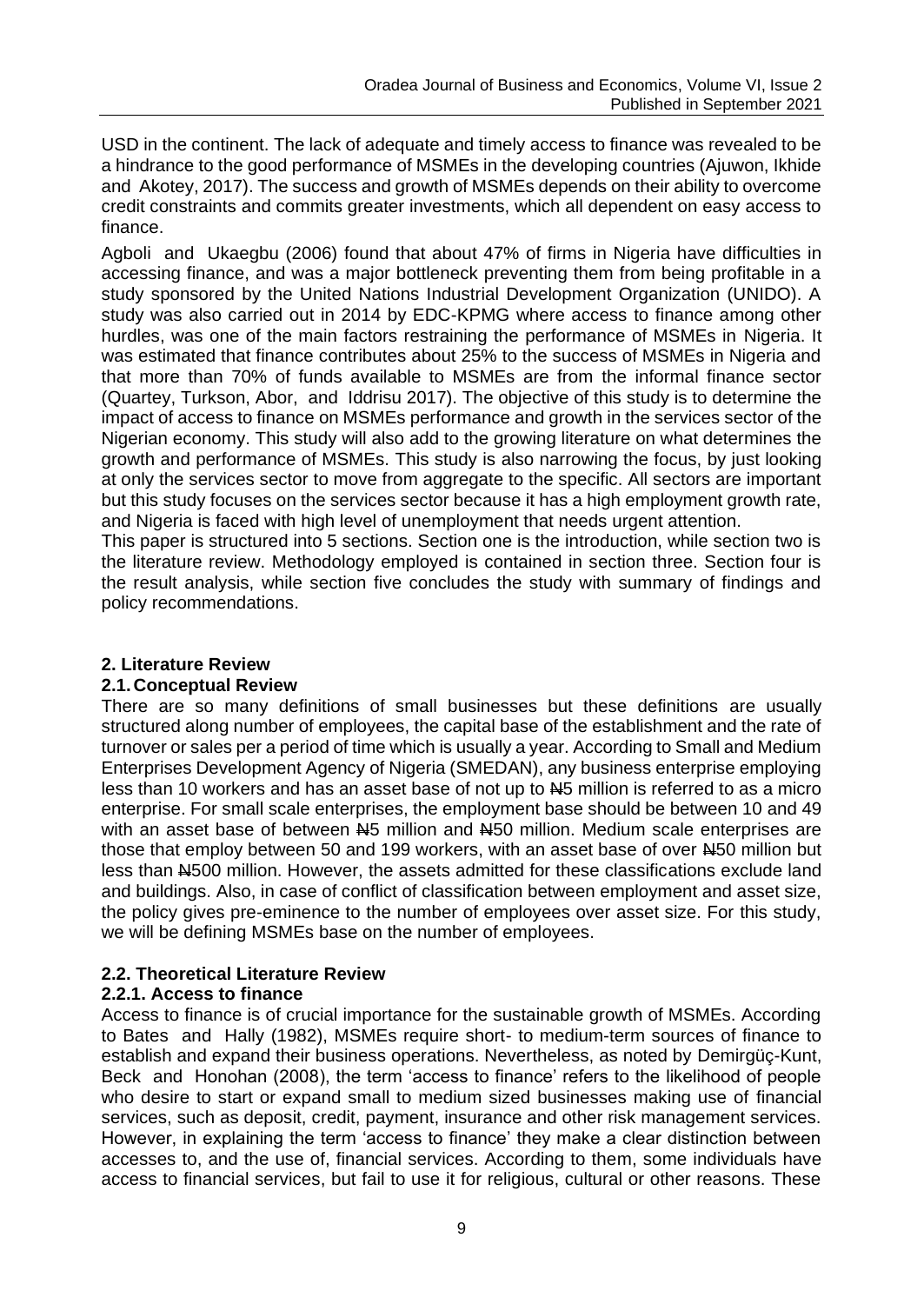individuals are referred to as voluntary non-users of financial services. Consequently, the group of individuals with access is expected to be more than those who are current users of financial services. We are actually interested in those who are interested in using the financial services but are left out, or are not getting the desired quantity and quality of financial services at the appropriate time.

# **2.2.2 Information Asymmetry Theory**

Many reasons given for MSMEs exclusion from financial services is central on the theory of Information Asymmetry. The central point of Information Asymmetry Theory by Stiglitz and Weiss (1981) is that one group is better informed than other groups, leading to an unbalanced information power play. According to López-Gracia and Sogorb-Mira (2008), this theory comes into play in the form of adverse selection and moral hazard. Consequently, the business owners in this regard have access to information on the firm's future outlook, particularly the financial status, whereas investors do not have access to the information, leading to an information gap between the two. Generally, MSMEs are characterised by low levels of credit accountability, poor accounting records and low information transparency, and this is directly translated into high risk by the finance providers (Altman, Sabato and Wilson 2010). In other words, financial service providers see MSMEs as high-risk borrowers due to their low information transparency, and this hinders their ability to obtain loans, increasing their financial suffering (Berger, Frame and Miller 2005).

## **2.3. Empirical Literature Review**

While only a few studies from Nigeria focused on access to finance and MSME performance, majority of this studies focused on the determinants of MSME performance in Nigeria (Ajuwon, Ikhide and Akotey, 2017; Aminu and Shariff, 2015; Agba, Attah and Ebong, 2015; Mata and Aliyu, 2014; Temitope, Olawunmi and Bolanle, 2013; Okpara, 2011). They all included access to finance as a constraint hindering MSME performance in Nigeria. Also, some studies focused their research on states and regions (Aminu and Shariff, 2015; Mata and Aliyu, 2014; Shasmudeen, Keat and Hassan, 2016; Temitope, Olawunmi and Bolanle, 2013). Other studies shifted their focus directly on access to finance and firm performance (Essien and Arene, 2014).

Okpara (2011) sought to investigate the factors that influence the existence and growth of MSMEs in Nigeria with data gathered from 211 MSMEs all across Nigeria, using the Pearson product-moment correlation technique. The constraints used in the study included finance, corruption, management and infrastructural constraints. The conclusion drawn from the study was that the negative relationship between infrastructural and corruption constraints was less significant than the effects of financial and managerial constraints.

Essien and Arene (2014) examined access to finance for agro-based enterprises in the Niger-Delta region of Nigeria. The study applied a multistage technique dividing enterprises into those that accessed the informal sector finance (264 in number) and those that accessed finance from the formal sector (96 in number) while using the logit model for estimation. The results revealed that access to finance and firm performance had a two-way relationship. Although, access to finance can improve firm performance, firm performance can also influence access to credit. The study also discovered that the channel, whether formal or informal, through which MSMEs sought credit affected their access to credit. Formal channels require strict criteria while the informal sector is limited in its use due to the loan amount or activity limit, even though it is the easier channel to access finance.

Furthermore, Anigbogu, Okoli and Nwakoby (2015) carried out a study on financial intermediation and MSME performance in Nigeria using data from 1980 to 2013, while employing the ordinary least square method of estimation. The study concluded that financial intermediation, commercial bank loans, exchange rate and monetary policy rate, and bank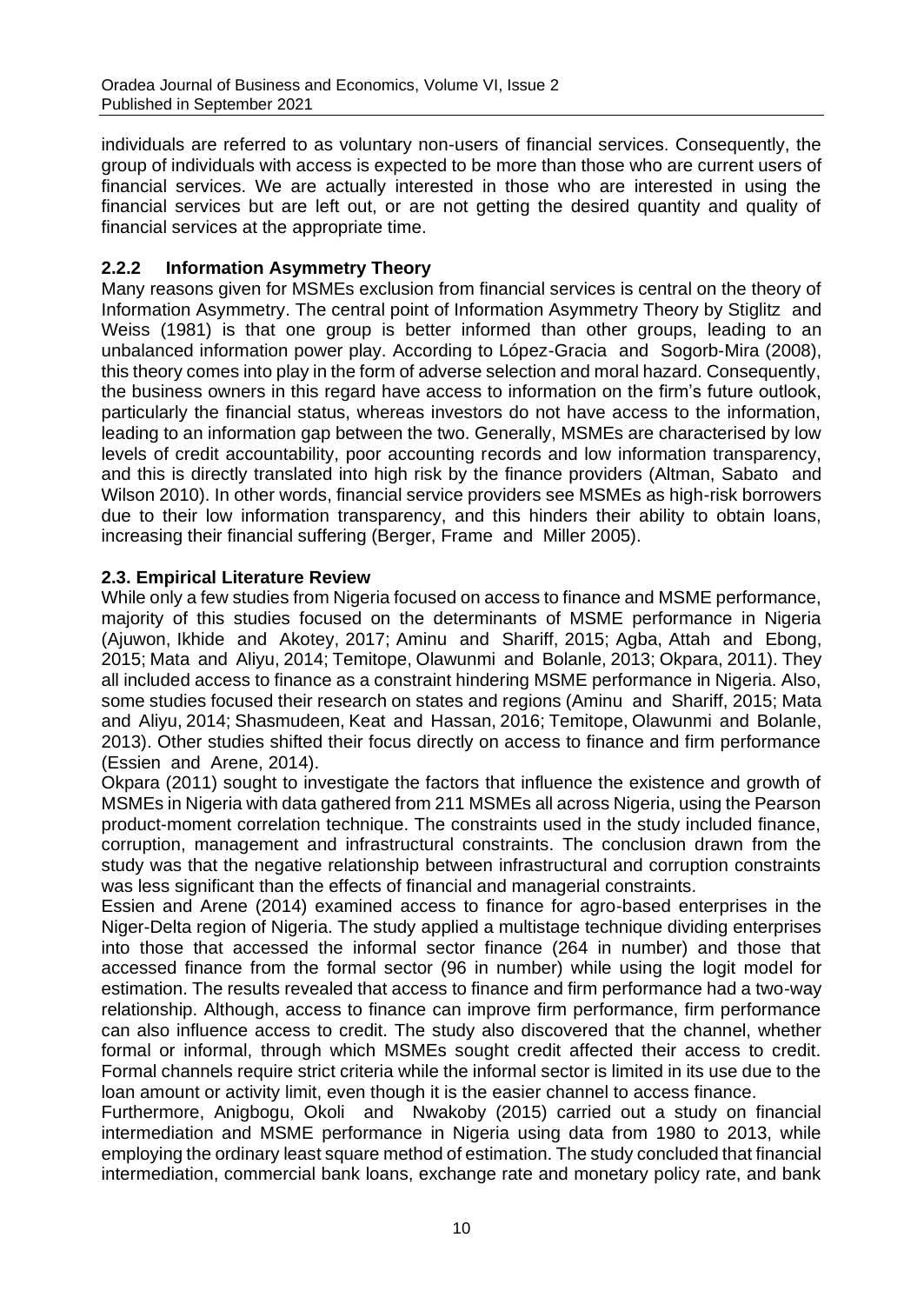lending rate have positive relationships with MSME performance, while bank interest rate has a negative relationship.

Subsequently, Shasmudeen, Keat and Hassan (2016) investigated the mediatory role of access to finance between finance awareness and performance of MSMEs in Nigeria. The study used primary data collected from about 73 MSMEs from only the north-western region of Nigeria, using the partial least squares structural equation model. The conclusion drawn from the analysis was that financial awareness improved firm performance, and also access to finance facilitated the relationship between financial awareness and MSME performance. The studies reviewed cut across different estimation methods in determining the effects of finance on the performance of MSMEs. Most of these studies showed that there was a positive relationship between access to finance and the performance of MSMEs. This study is therefore narrowing the focus, by just looking at only the services sector to move from aggregate to the specific sector and identify the impact of access to finance for MSMEs in the services sector. All sectors are important but this study focuses on the services sector because it has a high employment growth rate, and Nigeria is faced with high level of unemployment that needs urgent attention.

## **3. Methodology**

Following Fatoki (2011), and Fowowe (2017), we used the OLS estimation technique on the cross-sectional dataset obtained from World Bank's Enterprise Survey database to analyse the effect of access to finance on firms' performance in Nigeria using two separate models and 19 explanatory variables.

## **3.1. Model Specification**

This study sought to examine the impact of access to finance, and accessing finance on services sector MSMEs performance. To carry out this objective, two models were employed. In the two models, the dependent variable (firm performance) was measured with employment growth rate (EG) in accordance with Harash, Al-Timimi, and Alsaadi, (2014). In the first model, subjective effect of access to finance constraint (ATF) was used as the independent variable. In the second model, accessing finance variables were measured on the employment growth rate of MSMEs' firm (similar to Fowowe, 2017)). The objective effect of accessing finance variables are: Credit Constraint Status (CCS), Access to Credit Constraint (ACC), Overdraft (Ovd) and Credit line (Crdl).

The control variables for the first model are: Electricity (Elec), Telecommunications (Telco), Transportation (Trans), Customs and Trade (Cust), Informal Sector Competitors (ISC), Access to Land (ATL), Crime/theft (C/T), Tax rates (Trat), Tax administrations (Tadm), Business licensing and permits (BLP), Political Instability (PI), Corruption (Corr), Courts (Cour) and Labour Regulations (LR).

# **3.2. Models Expressed in Linear Form**

 $EG_i = \alpha_0 + \alpha_1 ATF_i + \alpha_2 Elec_i + \alpha_3 Telco_i + \alpha_4 Trans_i + \alpha_5 Cust_i + \alpha_6 ISC_i + \alpha_7 ATL_i + \alpha_8 C/C_i$  $T_i + \alpha_9 Trat_i + \alpha_{10} Tadm_i + \alpha_{11} BLP_i + \alpha_{12} PI_i + \alpha_{13} Corr_i + \alpha_{14} Cour_i + \alpha_{15} LR_i + \mu_i$ (i  $EG_i = \alpha_0 + \alpha_1 CCS_i + \alpha_2 ACC_i + \alpha_3 Ovd_i + \alpha_4 Crdl_i + \mu_i$ (ii

Where:  $\mu_i$  is error term or residual,  $\alpha_0$  is regression constant or intercept,  $\alpha_1,...\alpha_{15}$  is regression coefficient or slope and  $i$  represents each cross-sectional unit.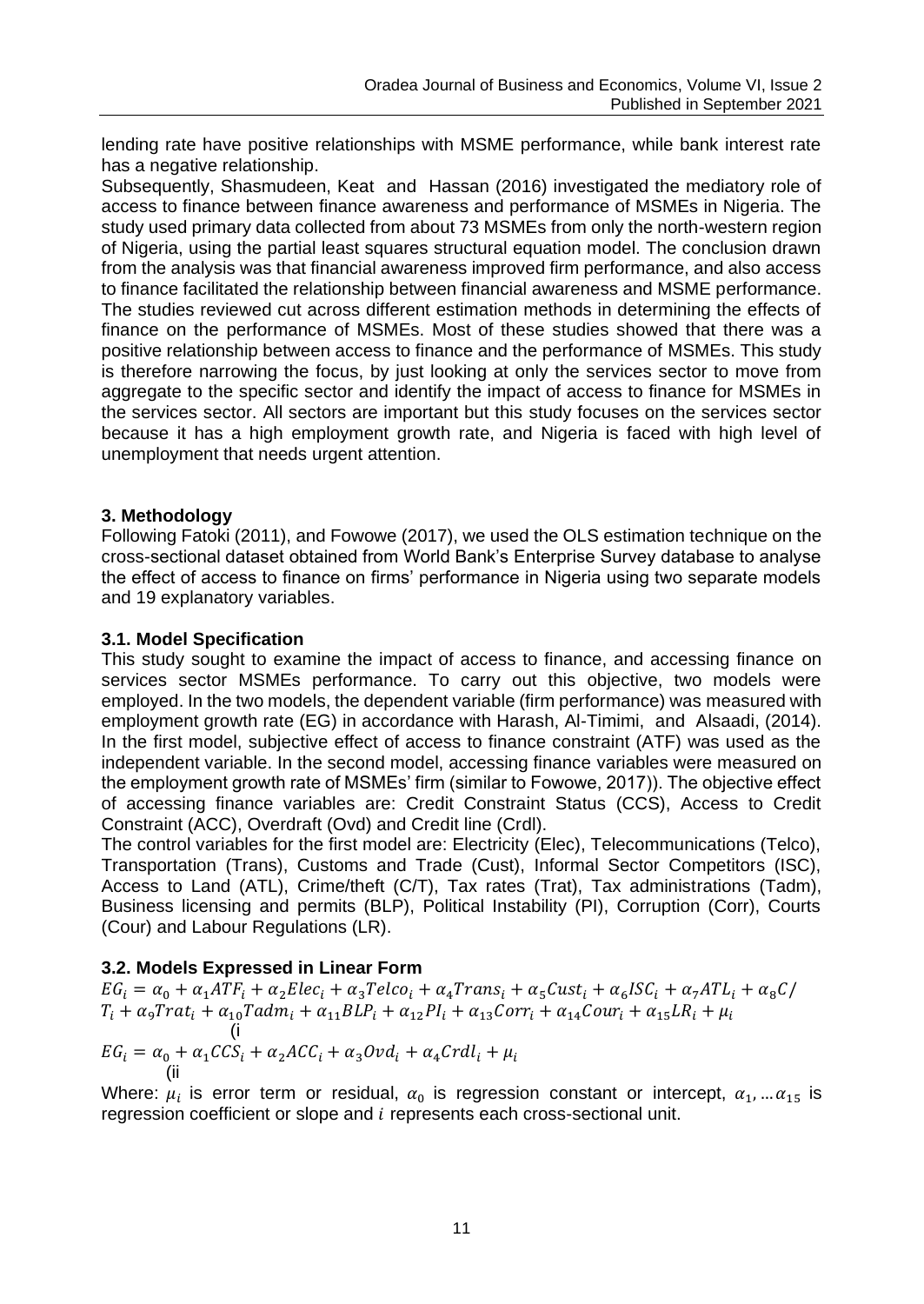## **4. Result and Discussion**

# **4.1. Firm performance/employment growth**

In this study, firm performance was measured by firm growth. Employment was used because among other things, sales growth is more volatile and more prone to reporting and measurement biases (Fowowe, 2017). Also, we are more interested in how the country can reduce her high level of unemployment. The summary statistics of the firm growth is presented in Table 1. The firm growth values obtained were symmetric around zero with the lowest rate at -0.818 and the highest rate at 1.268. The overall average firm growth rate was 0.09.

#### **Table 1: Firm Growth**

| Variable | <b>Observation</b> | Mean     | Std. Dev. | Min      | Max     |  |  |  |
|----------|--------------------|----------|-----------|----------|---------|--|--|--|
| EG       | 1214               | 0.091815 | 0.244887  | -0.81891 | .268888 |  |  |  |
|          |                    |          |           |          |         |  |  |  |

Source: Authors' computation

## **4.2. Correlation Matrix**

The purpose of the correlation analysis' result presented in Table 2 was to gain insight into the nature of the relationship among the variables considered for our models, and to ensure that the correlations among the explanatory variables were not so high that they posed multicollinearity problems. From the result, correlation coefficients for the relationships among the performance indicator and access to finance indicators, as well as the control variables, take values between - 0.14 and 0.22. The correlation coefficient for the relationships between the firm growth (EG) and Access to Finance constraint is 0.091. These correlation coefficients are generally weak. However, moving to the explanatory variables, the correlation coefficients for the relationships among the access to finance indicator and control variables take values between 0.13 and 0.83. From the results, it can be seen that the associations among the explanatory variables were so high, particularly the one between BLP and Tadm (0.83). Based on the result, the study further checked whether the high correlations pose multicollinearity problems or not, by using Variance Inflation Factor (VIF).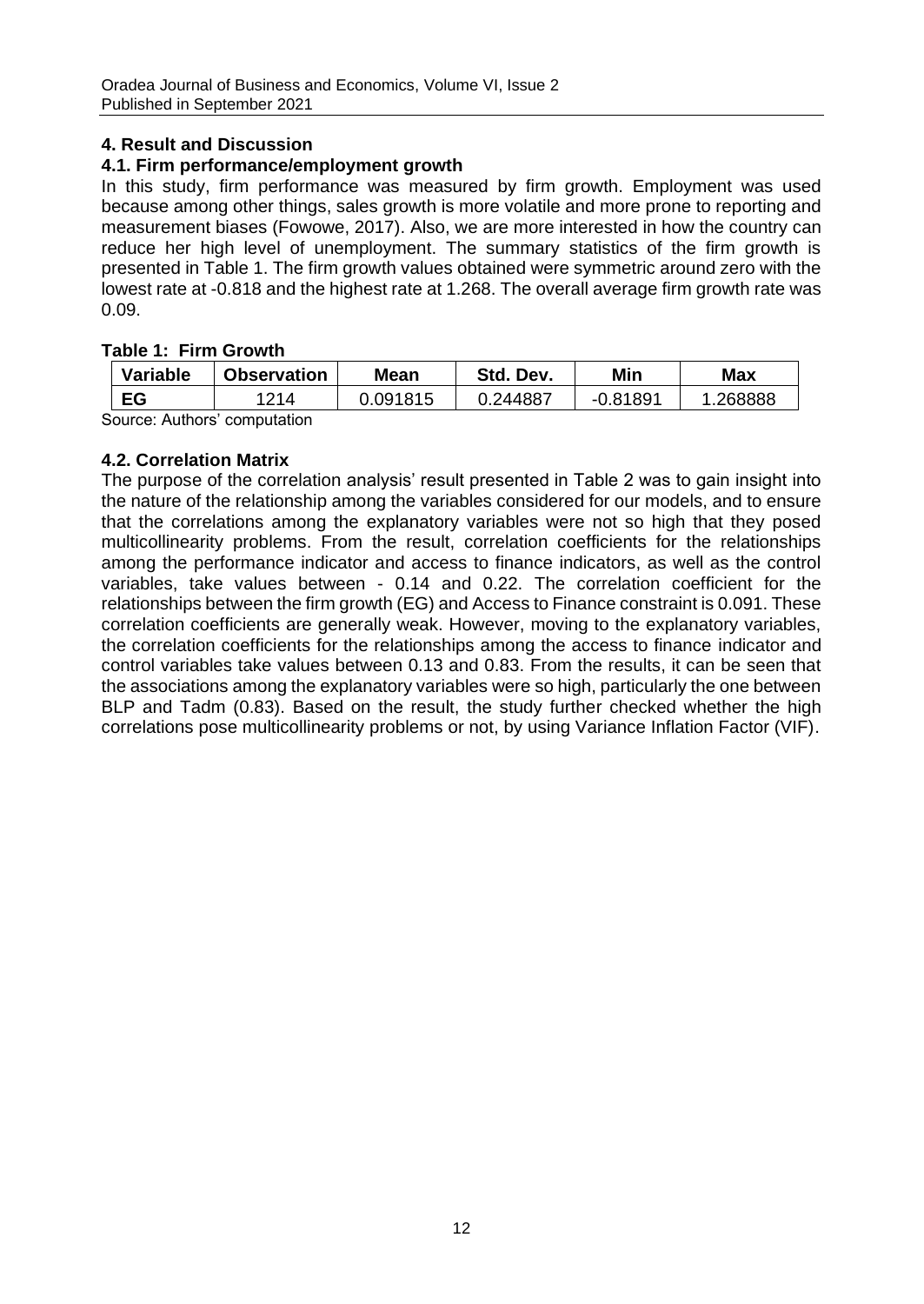|                  | (1)      | (2)      | (3)   | (4)   | (5)   | (6)   | (7)   | (8)   | (9)   | (10)  | (11)  | (12)  | (13)  | (14)  | (15)  | (16)  | (17) |
|------------------|----------|----------|-------|-------|-------|-------|-------|-------|-------|-------|-------|-------|-------|-------|-------|-------|------|
| EG(1)            |          |          |       |       |       |       |       |       |       |       |       |       |       |       |       |       |      |
| ATF(2)           | 0.091    |          |       |       |       |       |       |       |       |       |       |       |       |       |       |       |      |
| Elec(3)          | $-0.084$ | $-0.074$ |       |       |       |       |       |       |       |       |       |       |       |       |       |       |      |
| Telco (4)        | $-0.009$ | $-0.019$ | 0.143 |       |       |       |       |       |       |       |       |       |       |       |       |       |      |
| Trans (5)        | $-0.037$ | $-0.050$ | 0.154 | 0.316 |       |       |       |       |       |       |       |       |       |       |       |       |      |
| Cust (6)         | 0.022    | $-0.054$ | 0.257 | 0.257 | 0.403 |       |       |       |       |       |       |       |       |       |       |       |      |
| ISC(7)           | $-0.030$ | $-0.041$ | 0.229 | 0.175 | 0.393 | 0.511 |       |       |       |       |       |       |       |       |       |       |      |
| ATL (8)          | $-0.062$ | $-0.034$ | 0.328 | 0.125 | 0.193 | 0.258 | 0.237 |       |       |       |       |       |       |       |       |       |      |
| C/T(9)           | $-0.034$ | $-0.018$ | 0.362 | 0.129 | 0.296 | 0.299 | 0.294 | 0.254 |       |       |       |       |       |       |       |       |      |
| <b>Trat (10)</b> | $-0.133$ | 0.006    | 0.287 | 0.195 | 0.248 | 0.313 | 0.252 | 0.233 | 0.310 |       |       |       |       |       |       |       |      |
| Tadm (11)        | $-0.002$ | $-0.026$ | 0.234 | 0.304 | 0.445 | 0.446 | 0.350 | 0.243 | 0.323 | 0.210 |       |       |       |       |       |       |      |
| <b>BLP</b> (12)  | 0.001    | $-0.081$ | 0.228 | 0.295 | 0.443 | 0.372 | 0.311 | 0.210 | 0.297 | 0.242 | 0.825 |       |       |       |       |       |      |
| PI(13)           | $-0.080$ | $-0.039$ | 0.365 | 0.154 | 0.318 | 0.421 | 0.349 | 0.256 | 0.308 | 0.332 | 0.461 | 0.464 |       |       |       |       |      |
| Corr (14)        | $-0.096$ | $-0.031$ | 0.262 | 0.348 | 0.398 | 0.427 | 0.366 | 0.218 | 0.241 | 0.245 | 0.442 | 0.451 | 0.415 |       |       |       |      |
| Cour (15)        | $-0.078$ | $-0.051$ | 0.230 | 0.366 | 0.439 | 0.403 | 0.393 | 0.265 | 0.253 | 0.338 | 0.528 | 0.561 | 0.401 | 0.668 |       |       |      |
| LR (16)          | $-0.054$ | $-0.022$ | 0.225 | 0.313 | 0.480 | 0.419 | 0.479 | 0.206 | 0.264 | 0.302 | 0.538 | 0.556 | 0.481 | 0.599 | 0.659 |       |      |
| LR (17)          | $-0.060$ | $-0.087$ | 0.258 | 0.261 | 0.423 | 0.482 | 0.361 | 0.235 | 0.271 | 0.329 | 0.429 | 0.408 | 0.440 | 0.434 | 0.416 | 0.432 |      |

#### **Table 2: Correlation Matrix**

Source: Authors' computation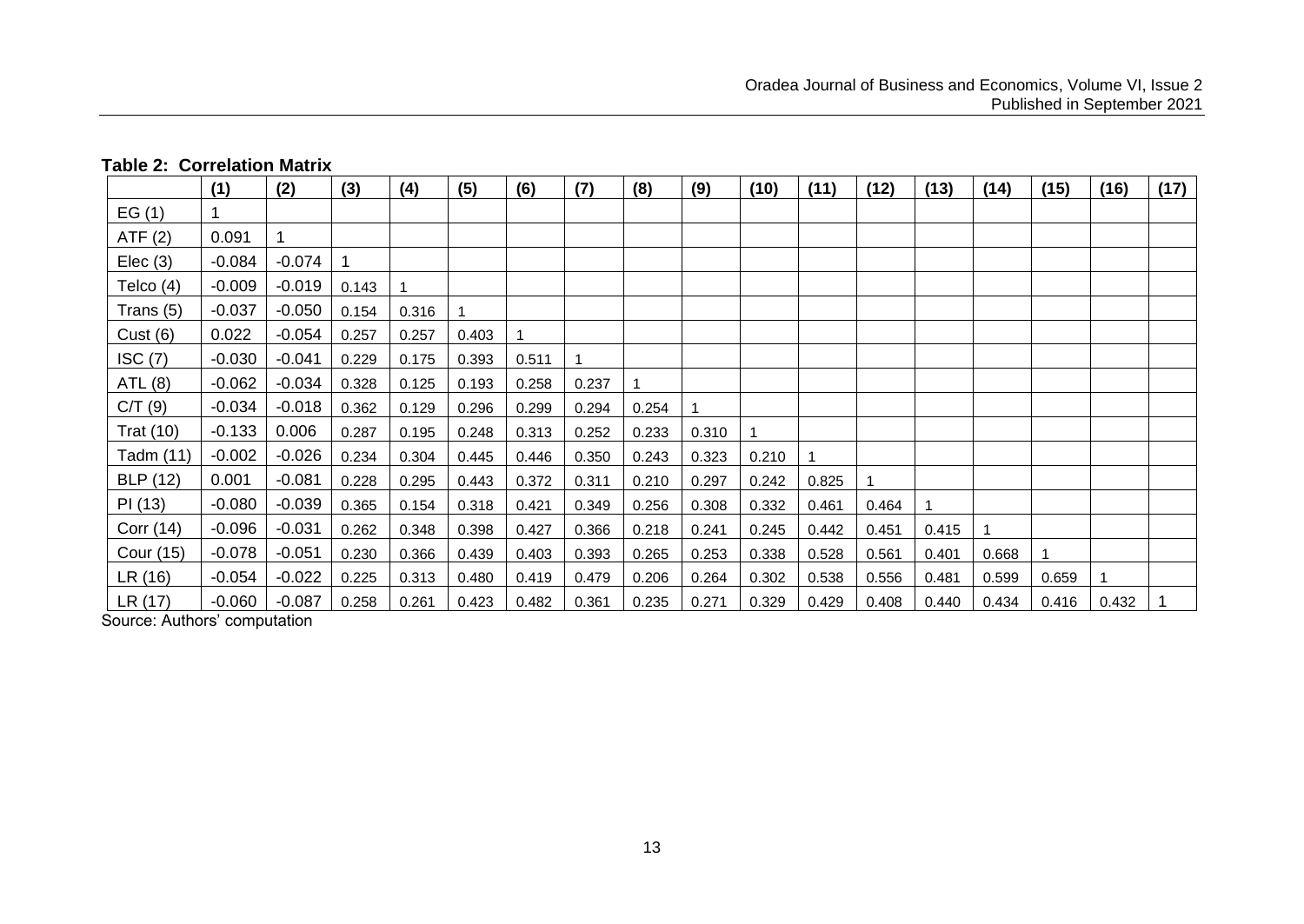## **4.3. Variance Inflation Factor (VIF)**

Following the result from correlation matrix in Table 2, the explanatory variables considered in this study were subjected to multicollinearity testing using VIF, and the result is presented in Table 3. Various authors have emphasised that a VIF that is below 10 and a tolerance value that is above 0.10 indicate no harmful effect of multicollinearity (Hair, Anderson, Tatham and Black, 1995; O'brien, 2007).

Judging from the result, the average VIF values were 1.92 for model (1) which were below 10, and the corresponding tolerance values which were above 0.10, the high associations among the explanatory variables indicate no harmful effect.

|                 |      | Model 1   | Model 2 |           |  |  |
|-----------------|------|-----------|---------|-----------|--|--|
| Variable        | VIF  | Tolerance | VIF     | Tolerance |  |  |
| Trat            | 3.51 | 0.285     | 3.40    | 0.294     |  |  |
| Tadm            | 3.5  | 0.285     | 3.36    | 0.298     |  |  |
| Corr            | 2.52 | 0.396     | 2.83    | 0.353     |  |  |
| Cour            | 2.38 | 0.419     | 2.74    | 0.365     |  |  |
| PI              | 2.13 | 0.471     | 1.93    | 0.518     |  |  |
| Trans           | 1.77 | 0.565     | 1.53    | 0.652     |  |  |
| BLP             | 1.69 | 0.592     | 1.47    | 0.679     |  |  |
| LR.             | 1.62 | 0.616     | 1.52    | 0.659     |  |  |
| Cust            | 1.6  | 0.626     | 1.56    | 0.643     |  |  |
| Telco           | 1.58 | 0.633     | 1.61    | 0.621     |  |  |
| <b>ATF</b>      | 1.35 | 0.739     | 1.26    | 0.793     |  |  |
| ATL             | 1.34 | 0.745     | 1.38    | 0.726     |  |  |
| C/T             | 1.33 | 0.751     | 1.53    | 0.652     |  |  |
| Elec            | 1.25 | 0.800     | 1.31    | 0.761     |  |  |
| ISC             | 1.22 | 0.819     | 1.33    | 0.750     |  |  |
| <b>Mean VIF</b> | 1.92 |           | 1.92    |           |  |  |

## **Table 3: Variance Inflation Factor**

Source: Authors' computation

## **4.4 Inferential Analysis**

This study sought to examine the effect of access to finance constraints on the employment growth of services sector MSME firms. The models were estimated using employment growth as dependent variable. Variables measuring access to finance constraint and participation in financial markets were the primary independent variables.

## **4.4.1 Effect of Access to Finance Constraints on Employment Growth**

The study examined the relationship between access to finance constraints and employment growth, using OLS regression. Employment growth was computed as the log difference between the current number of permanent employees and the number of permanent employees three years before the survey year, divided by the number of employees in the survey years. In addition, the independent variables included: access to finance constraint, denoted by k30, which is ranked by firms on a scale of 1-5 (1 being no obstacle and 5 being a severe obstacle). Thus, if access to finance is a constraint on firm performance, it will have a negative sign. Other business environment obstacles which were also ranked on the scale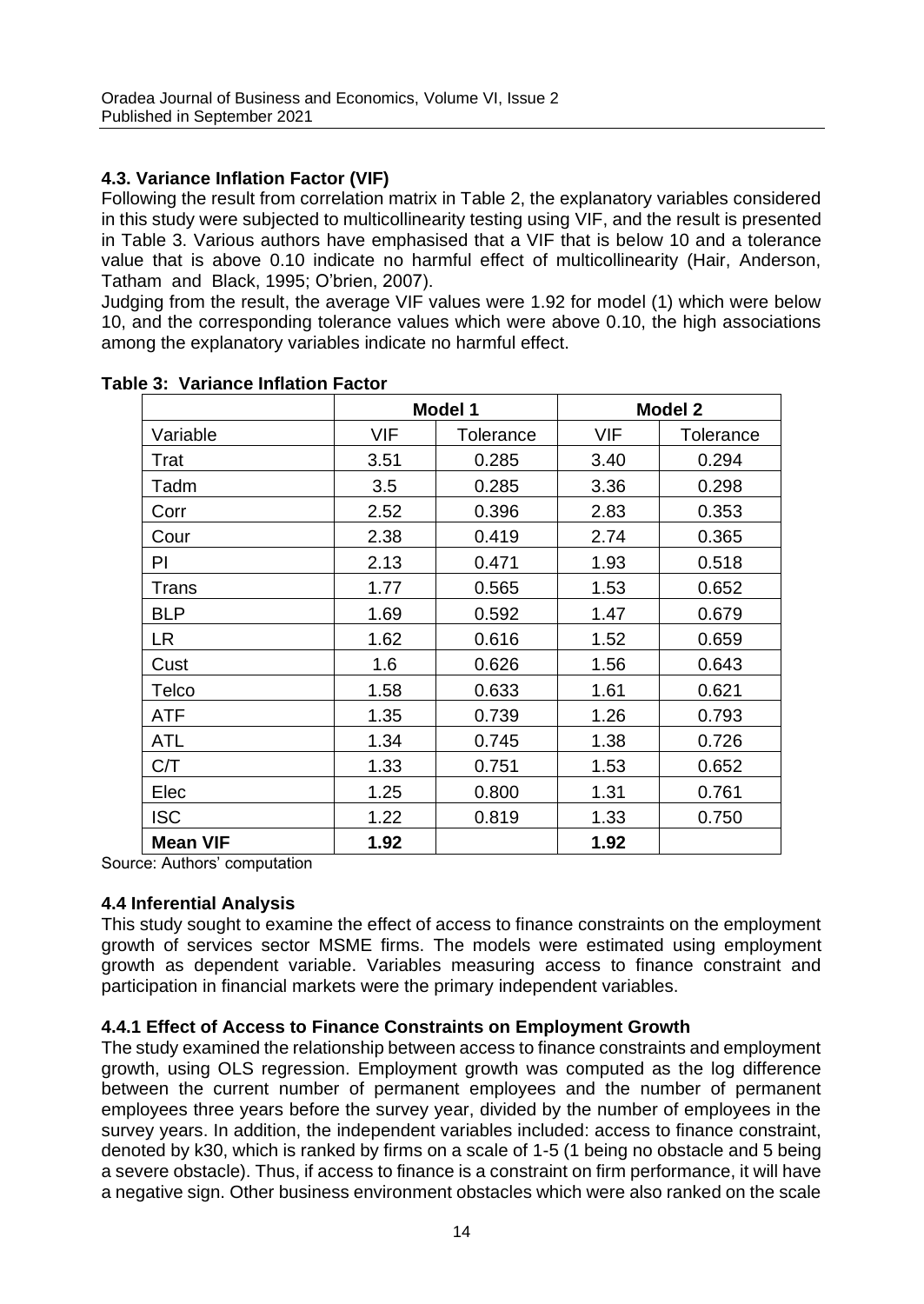of 1-5 were also included. All these independent variables are subjective measures of the investment climate obtained from the Enterprise Surveys.

The results in Table 4 show  $R<sup>2</sup>$  value of 0.027 and F-statistics value of 2.050 which is significant at 5% level. This confirms the goodness of fit of the model. From the result presented in the table, the access to finance constraint variable has a negative coefficient (- 0.807) and it is significant at 5% level of significance. The negative sign and significance of the coefficient of access to finance constraint means that access to finance constraint has a significant negative effect on firm growth. This shows that inadequate finance is a serious constraint on the growth of firms. Furthermore, the other constraints which had significant negative effect on employment growth of firms, as presented in the result are: crime; theft and disorder; tax rates; tax administration; and labour regulations. This is also in tandem to result obtained by Fowowe, 2017.

| <b>VARIABLES</b>                            | <b>OLS</b>  |
|---------------------------------------------|-------------|
| ATF - access to finance Constraint          | $-0.807**$  |
|                                             | (0.322)     |
| Elec - Electricity                          | 0.101       |
|                                             | (0.432)     |
| Telco - Telecommunications                  | $-0.403$    |
|                                             | (0.644)     |
| Trans - Transport                           | $-0.518$    |
|                                             | (0.541)     |
| <b>Cust - Customs and Trade Regulations</b> | $-0.170$    |
|                                             | (0.351)     |
| <b>ISC - Informal Sector Competitors</b>    | $-0.067$    |
|                                             | (0.353)     |
| ATL - Access to Land                        | 0.240       |
|                                             | (0.320)     |
| C/T - Crimes, Theft and Disorder            | $-0.995**$  |
|                                             | (0.415)     |
| <b>Trat - Tax Rates</b>                     | $-2.127***$ |
|                                             | (0.794)     |
| Tadm - Tax Administration                   | $-2.471***$ |
|                                             | (0.800)     |
| <b>BLP - Business Licensing and Permits</b> | 0.164       |
|                                             | (0.482)     |
| PI - Political Instability                  | 0.415       |
|                                             | (0.463)     |
| Corr - Corruption                           | $-0.486$    |
|                                             | (0.464)     |
| Cour - Courts                               | 0.664       |
|                                             | (0.451)     |
| LR - Labour Regulations                     | $-1.434**$  |
|                                             | (0.712)     |
| Constant                                    | 11.217***   |
|                                             | (1.187)     |

**Table 4: Effect of Access to Finance Constraint on Firm (Employment)Growth**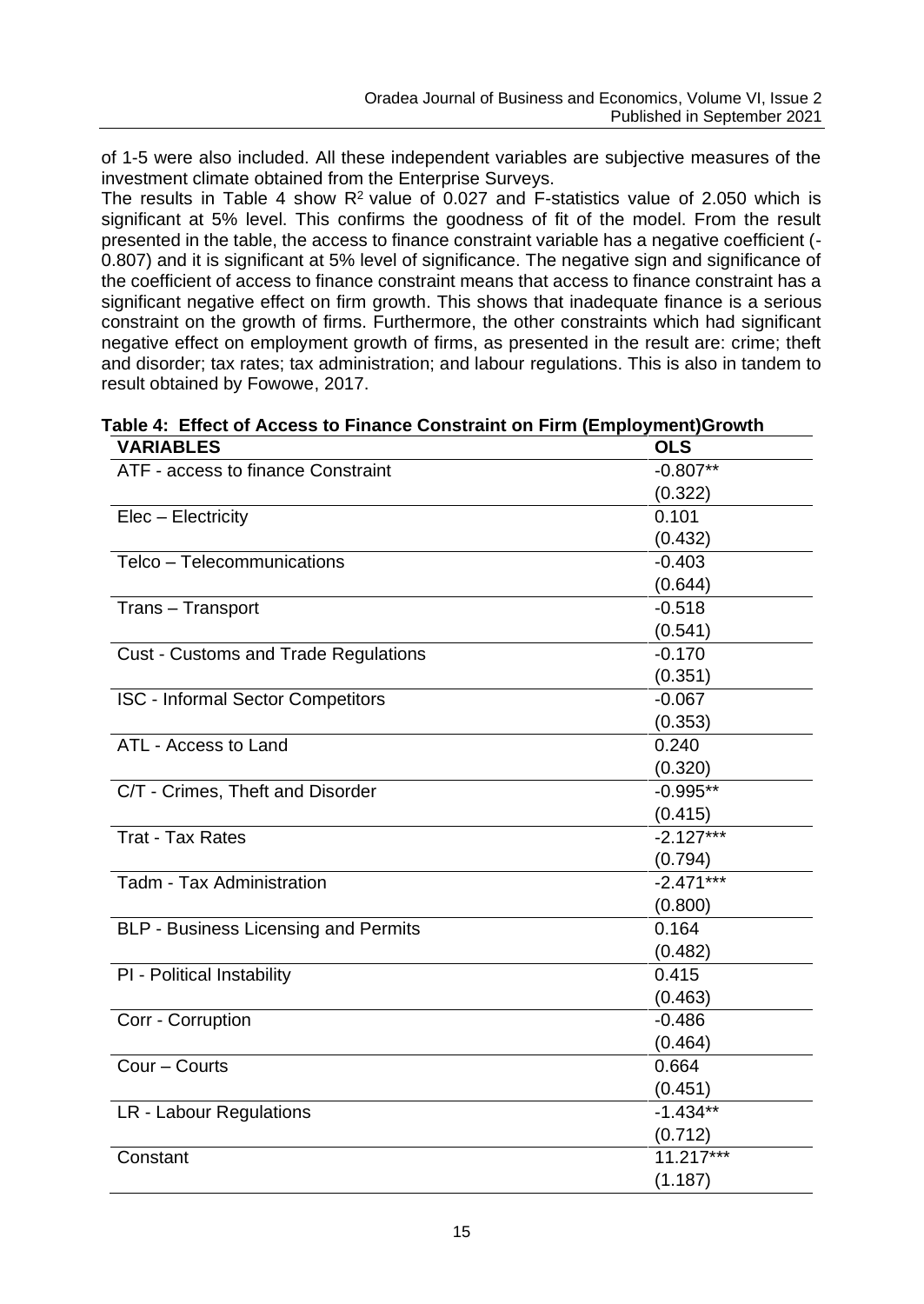| <b>Observations</b> | 1,457 |
|---------------------|-------|
| <b>R-squared</b>    | 0.027 |
| Adj. R-squared      | 0.016 |
| <b>F-test</b>       | 2.050 |
| Prob > F            | 0.010 |

Note: Standard errors in parentheses and \*\*\* p<0.01, \*\* p<0.05, \* p<0.1 Source: Authors' computation

# **4.4.2 Normality and Homoscedasticity Test**

Figure 1 presents the histogram and scatterplot that were used for testing the regression assumptions of normality and homoscedasticity, respectively. The residual of the model appears to meet the assumptions of normality and homoscedasticity since the shape of the histogram is much closer to the shape of the normal curve, and there is no apparent pattern in the scatterplot.



**Figure 1: DV FG Histogram and scatterplot for normality and homoscedasticity test**

Source: Authors computed

# **4.4.3 Effect of Accessing Finance/Participation in Financial Markets on Performance of Firms**

In order to estimate the effects of participation in the financial markets on firm employment growth, we made use of the objective measures of financial access provided in the enterprise surveys datasets. Table 5 contains the results of estimating the effects of objective access to finance variables on the performance of Nigerian firms in the services sector. In this model, the dependent variable is employment growth which is denoted by *EGi*, the independent variables include objective access to finance variables – credit constrained status variable (CCS), Access to Credit Constraint (ACC), Overdraft (Ovd) and credit lines (Crdl).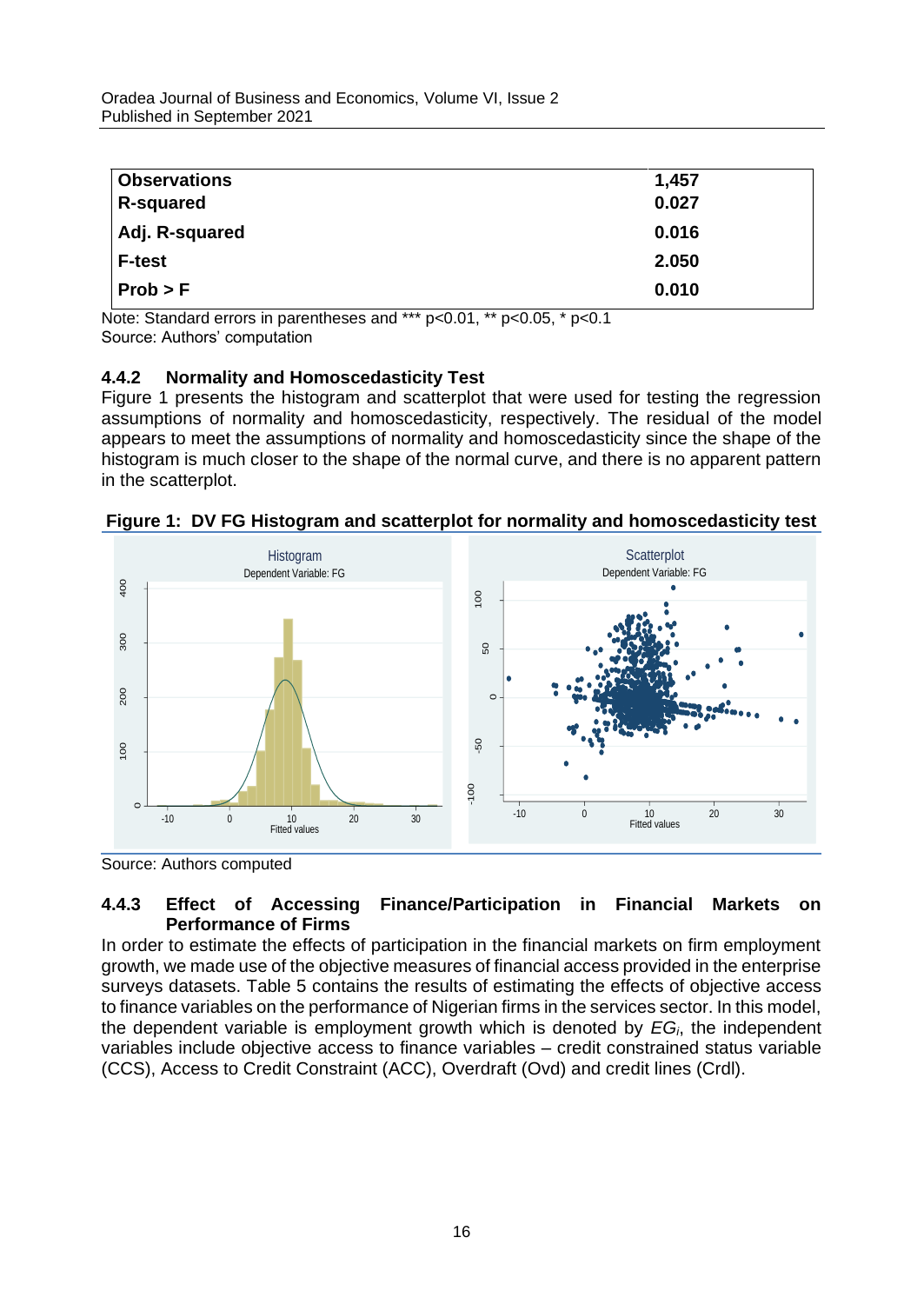| Table 5: Effect of Accessing Finance on Firm (Employment) Growth |            |  |  |  |  |
|------------------------------------------------------------------|------------|--|--|--|--|
| VARIABLES                                                        | <b>OLS</b> |  |  |  |  |
| <b>CCS-Credit Constraint Status</b>                              | $8.614**$  |  |  |  |  |
|                                                                  | (3.905)    |  |  |  |  |
| ACC-Access to Credit Constraint                                  | $-1.228*$  |  |  |  |  |
|                                                                  | (0.643)    |  |  |  |  |
| Ovd-Overdraft                                                    | $-0.079$   |  |  |  |  |
|                                                                  | (0.242)    |  |  |  |  |
| Crdl-Credit Line                                                 | $1.460**$  |  |  |  |  |
|                                                                  | (0.728)    |  |  |  |  |
| Constant                                                         | $-20.874$  |  |  |  |  |
|                                                                  | (15.680)   |  |  |  |  |
| <b>Observations</b>                                              | 287        |  |  |  |  |
| <b>R-squared</b>                                                 | 0.075      |  |  |  |  |
| Adj. R-squared                                                   | 0.061      |  |  |  |  |
| <b>F-test</b>                                                    | 4.173      |  |  |  |  |
| Prob > F                                                         | 0.003      |  |  |  |  |

# **Table 5: Effect of Accessing Finance on Firm (Employment) Growth**

Note: Standard errors in parentheses and \*\*\* p<0.01, \*\* p<0.05, \* p<0.1 Source: Authors' computation.

The results showed that the coefficient of credit constrained status (CCS) was positive and significant at 10% level of significance (8.614). Thus, the result of the coefficient of CCS being positive and significant implies that accessing financial markets had a significant positive impact on the growth of firms in Nigeria. In other words, the more firms access financial markets, the higher growth they will experience. However, firms who are credit constrained will experience lower employment growth.

The result also showed that the coefficient of access to finance constraints was negative and significant at 5% level of significance. This implies that access to finance was a serious constraint to firms' performance and growth in Nigeria. Access to credit constraints was also a categorical variable; in this case, higher values implied higher severity of access to finance constraint, which means higher values of access to credit constraint denoted lower access to finance. Thus, the result of the coefficient of access to finance constraint being negative and significant implies that access to finance constraint had a significant negative impact on growth of firms in Nigeria. This indicates that, the higher the severity of the access to finance, the lower the employment growth of the firms.

The firms that had loans and credit lines had faster growth rates than firms without loans and credit lines. This is seen in the coefficient of this variable as it was positive and significant at 5% level of significance. In other words, this result implies that having loan and credit line, which also means market participation, positively influenced firm growth or firm performance in Nigeria. In summary, the result so far shows that inadequate financing was a serious constraint that African firms faced, and which adversely affected their growth. This result is in tandem with Fowowe, 2017.

## **4.4.4 Normality and Homoscedasticity Test**

The histogram and scatterplot that were used for testing the regression assumptions of normality and homoscedasticity respectively are presented in Figure 2. The residual of the model appears to meet the assumptions of normality and homoscedasticity since the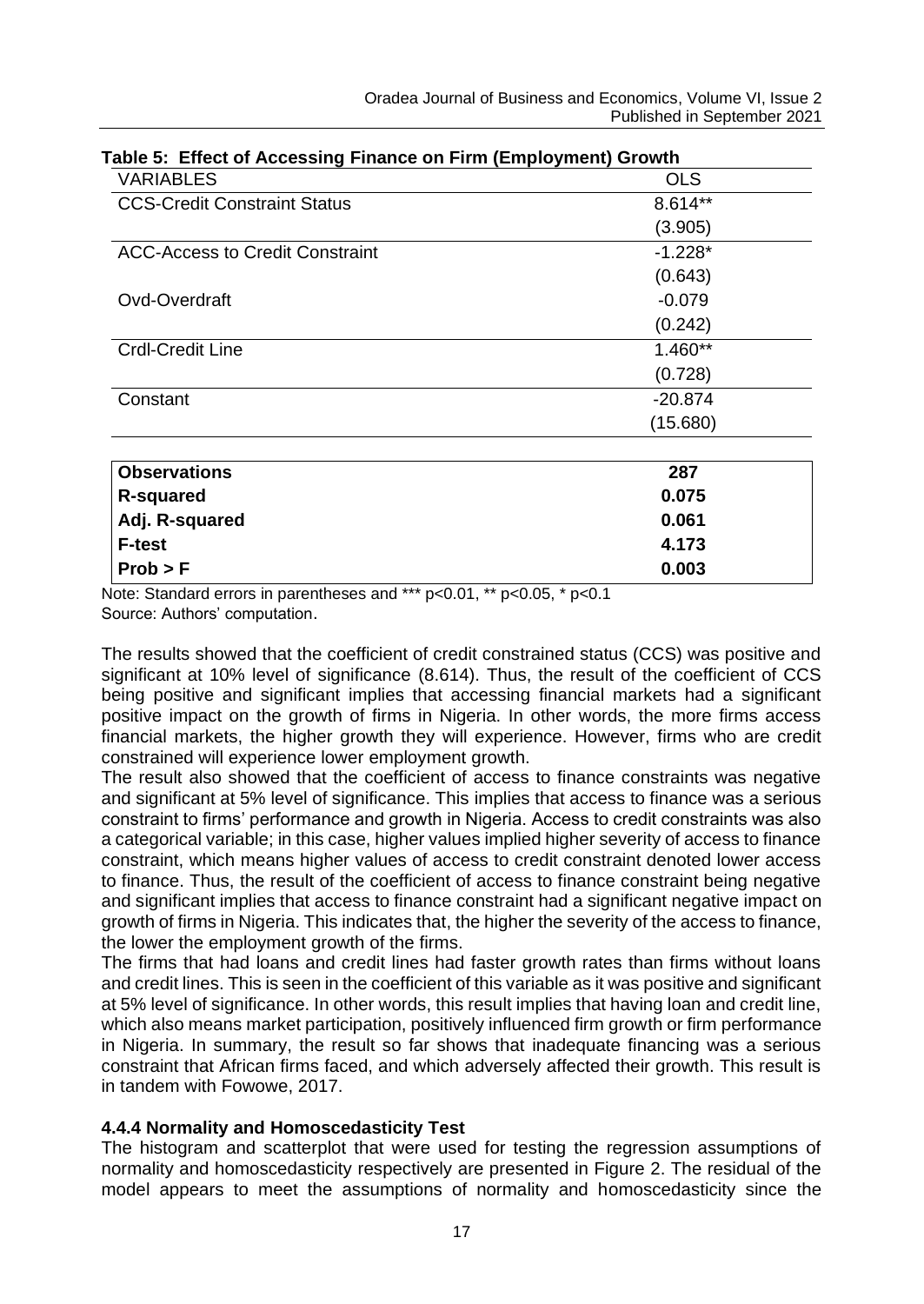histogram follows the shape of the normal curve fairly well and no pattern is present in the scatterplots.



**Figure 2: DV FG** Histogram and scatterplot for normality and homoscedasticity test

Source: Authors' computation

## **5. Conclusion**

This study has investigated the effect of access to finance and accessing finance on the performance of services sector MSMEs in Nigeria. The study was conducted using the cross-sectional enterprise-level dataset obtained from the World Bank's Business Enterprise Surveys for Nigeria in 2014 and the main estimation technique employed is OLS regression. Using the descriptive result from the responses to the relevant questions in the World Bank's Business Enterprise Surveys, it became evident that the average firm growth rate in terms of employment was 9.1%. The implication is that MSMEs development can be beneficial to growing the nation's economy in terms of employment generation given the relatively high growth rate value. Also, it was evident that one of the challenges facing MSMEs in Nigeria was access to finance, as the majority (77.56%) of the sampled firms indicated access to finance as an obstacle, although; in different degrees, which included minor, moderate, major, and very severe obstacle.

Based on the OLS results, the study found a negative and significant relationship between access to finance constraint and employment growth. The implication of this result is that an increase in access to finance constraint has an adverse effect on the employment growth rate. Furthermore, the positive and significant relationship between credit constrained status and employment growth rate, given the fact that higher values of CCS denote higher values of access to finance, indicates that an improved credit constrained status is an avenue to increase the employment growth rate. Alternatively, the significant positive relationship means that access to finance improves firms' performance in terms of employment growth rate in Nigeria.

It is also pertinent to state that firms that have access to overdraft and credit lines will have faster growth rate compared to the firms without those facilities, and as a consequence, firms' performance is improved. This is evident in the significant and positive relationships that exist between access to overdraft and credit, and firms' performance indicators.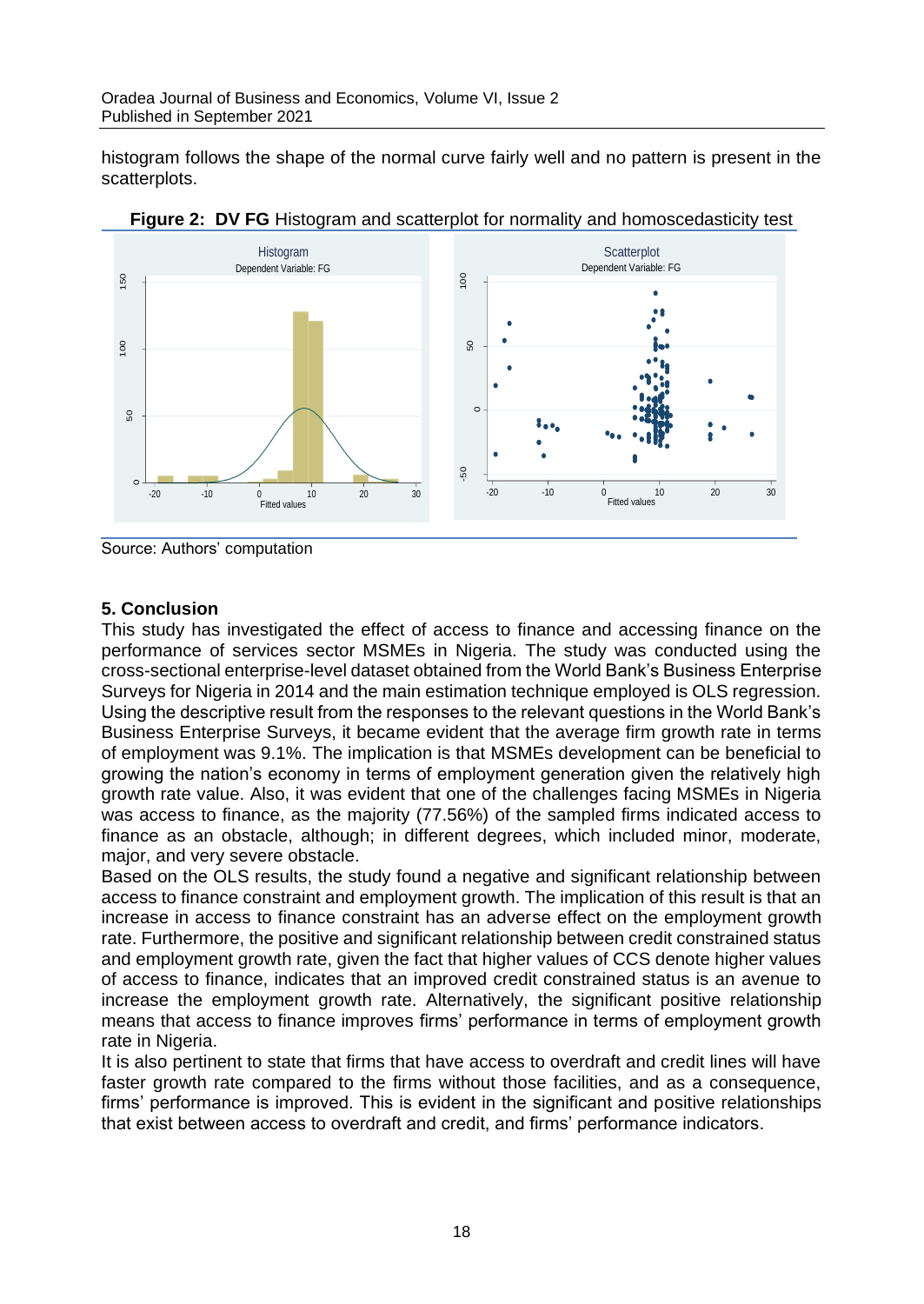#### **Policy Recommendations**

Based on the empirical finding that significant and positive relationships exist between access to overdraft, credit and firms' performance indicators, indicates that access to overdraft and credit are determinants of MSMEs performance, and suggests that government should encourage financial institutions to create cheaper and more accessible credit for MSMEs, through favourable tax regimes or incentives in order to reduce the unemployment in the country. In addition, other policies that encourage a reduction in lending interest rate (such as a credit guarantee scheme) should be put in place so as to enable MSMEs to access more credit at a cheaper interest rate.

#### **References**

Abiodun, E., Harry, S. and Busra, O. 2014. Small and medium scale business performance in Nigeria: Challenges faced from an intellectual capital perspective. *International Journal of Research Studies in Management,* 4(1), 59-71. <https://doi.org/10.5861/IJRSM.2015.964>

Agba, A.M.O., Attah, F.M. and Obong, E., 2015. Dwindling performance of small and medium enterprise in Nigeria: Can funding and better working conditions be a panacea. *Journal of Good Governance and Sustainable Development in Africa (JGGSDA)*, 2(4), pp.88-95.

Agboli, M., and Ukaegbu, C. C. 2006. Business environment and entrepreneurial activity in Nigeria: implications for industrial development. *Journal of Modern African Studies*, pp. 1- 30. <https://doi.org/10.1017/S0022278X05001394>

Ajuwon, O. S., Ikhide, S. and Akotey, J. S. 2017. MSMEs Productivity in Nigeria. *European Journal of Economics and Business Studies*, 3(1), pp. 114-130. Retrieved from <http://doi.org/10.26417/ejes.v7i1.p114-130>

Altman, E., Sabato, G. and Wilson, N. 2010. The value of non-financial information in small and medium-sized enterprise risk management. *Journal of Credit Risk*, 2(6), pp. 95-127.

Aminu, I. B. and Shariff, M. N. M. 2015. Determinants of SMEs Performance in Nigeria: A Pilot Study. *Mediterranean Journal of Social Science*, 6(1), pp. 156-164. <https://doi.org/10.5901/MJSS.2015.V6N1P156>

Anigbogu, T.U., Okoli, I.M. and Nwakoby, N.P., 2015. Financial intermediation and small and medium enterprises performance in Nigeria (An aggregated analysis: 1980-2013). *European Scientific Journal,* 11(28), pp. 257-272.

Bates, J. and Hally, D. 1982. *The Financing of Small Business*. London: Sweet and Maxwell.

Beck, T. and Demirguc-Kunt, A., 2006. Small and medium-size enterprises: Access to finance as a growth constraint. *Journal of Banking and finance*, 30(11), pp.2931-2943. <https://doi.org/10.1016/J.JBANKFIN.2006.05.009>

Berger, A., Frame, W. and Miller, N. 2005. Credit scoring and the availability, price, and risk of small business credit. *Journal of Money, Credit and Banking*, 37(2), 191-222.

Demirgüç-Kunt, A., Beck, T. and Honohan, P. (2008). *Finance for All? Policies and Pitfalls in Expanding Access.* Washington, DC: The World Bank. Retrieved from [http://siteresources.worldbank.org/Intfinforall/Resources/40995831194373512632/FFA\\_bo](http://siteresources.worldbank.org/INTFINFORALL/Resources/40995831194373512632/FFA_book.pdf) [ok.pdf.](http://siteresources.worldbank.org/INTFINFORALL/Resources/40995831194373512632/FFA_book.pdf)

EDC-KPMG MSME Banking Study (2014). *Strengthening Access to Finance for Micro, Small and Medium Enterprises (MSMEs) in Nigeria.* Available at: <https://edc.edu.ng/publications/MSME%20Banking%20Study%202014.pdf>

Essien, U. A., and Arene C. J., 2014. An analysis of access to credit markets and the performance of small scale agro-based enterprises in the Niger-Delta Region of Nigeria. *International Journal of Food and Agricultural Economics*, 2(3), pp.105-120.